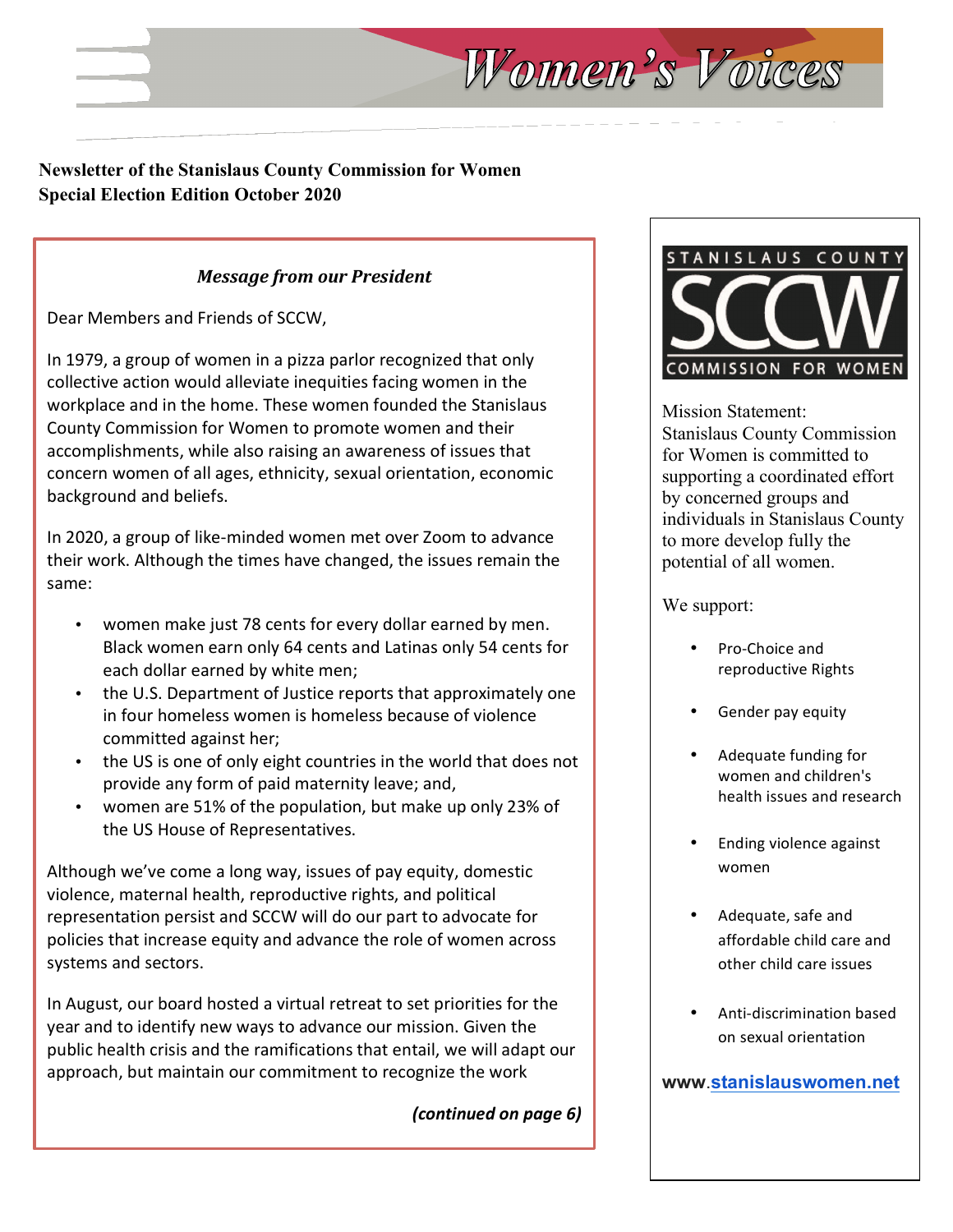# **MEET OUR BOARD MEMBERS**

# We have many new members of our board. When asked, "What do you *bring to the SCCW board?" the answers are diverse and intriguing.* **Please read about these dedicated women:**

**Amanda Hughes** brings a deep contextual knowledge of local issues and experience with aligning partners around system change efforts. She has worked in philanthropy for over 8 years and now oversees community leadership initiatives and nurtures relationships with area charitable organizations, community groups, and public agencies. Her professional background is primarily with nonprofits, with experience as a grant writer for a social service agency providing direct support for survivors of domestic violence and public relations support for an organization providing end of life care. *"I have deep empathy for the role of nonprofits to improve* the lives of our county's most vulnerable populations, including women and children."

**Jessica Self** brings a sense of humor and keen political sense. She has a large breadth of experience serving on community boards. "My work as a lawyer for our indigent community *members provides valuable context and a critical eye to all of our actions."* 

**Erin Black** loves our community and brings a connection to youth and art to the SCCW. She is focused on diversity in local programming and recognition of women and views true leadership through a lens of equity. *"I* want to create open dialogue for race relations and bridge the gap *of opportunities available to all socioeconomic classes and minorities."* With a passion for ensuring all women's issues are heard and addressed, Erin attends law school and plans to practice law here.

**Ruhi Sheikh** shares her perspective as a woman of color, a mother and a community builder. She is focused on ensuring that women of color are always seated at the SCCW table, as well as other organizations. *"Diverse perspectives must always be considered when change is on the horizon."*

**Jane Manley** is a member of many years and a retired educator. She brings institutional memory and historical knowledge of the SCCW to the board. *"I am proud to be part of an organization that honors women and has done so for more than 40 years."* 

**Jennie Sweeney** brings the perspective of an educator who has committed herself to teaching students about issues of inequality and opportunity in our nation. She was fortunate to discuss the fall of communism with Sergei Khruschev, son of Nikita Khruschev, and civil rights with Christine King Farris, sister of Dr. Martin Luther King, Jr. Always a teacher, she asked each what message they would like her to share with her students. They asked her to encourage students to see themselves capable of social change. *"I* want students to see my brother, not as some kind of superhero, but as a normal man who saw inequity from the time he was a little boy and decided to do something about it. I want your students to know they are no different *than Martin; they can do what he did in their own way." -Christine Farris King*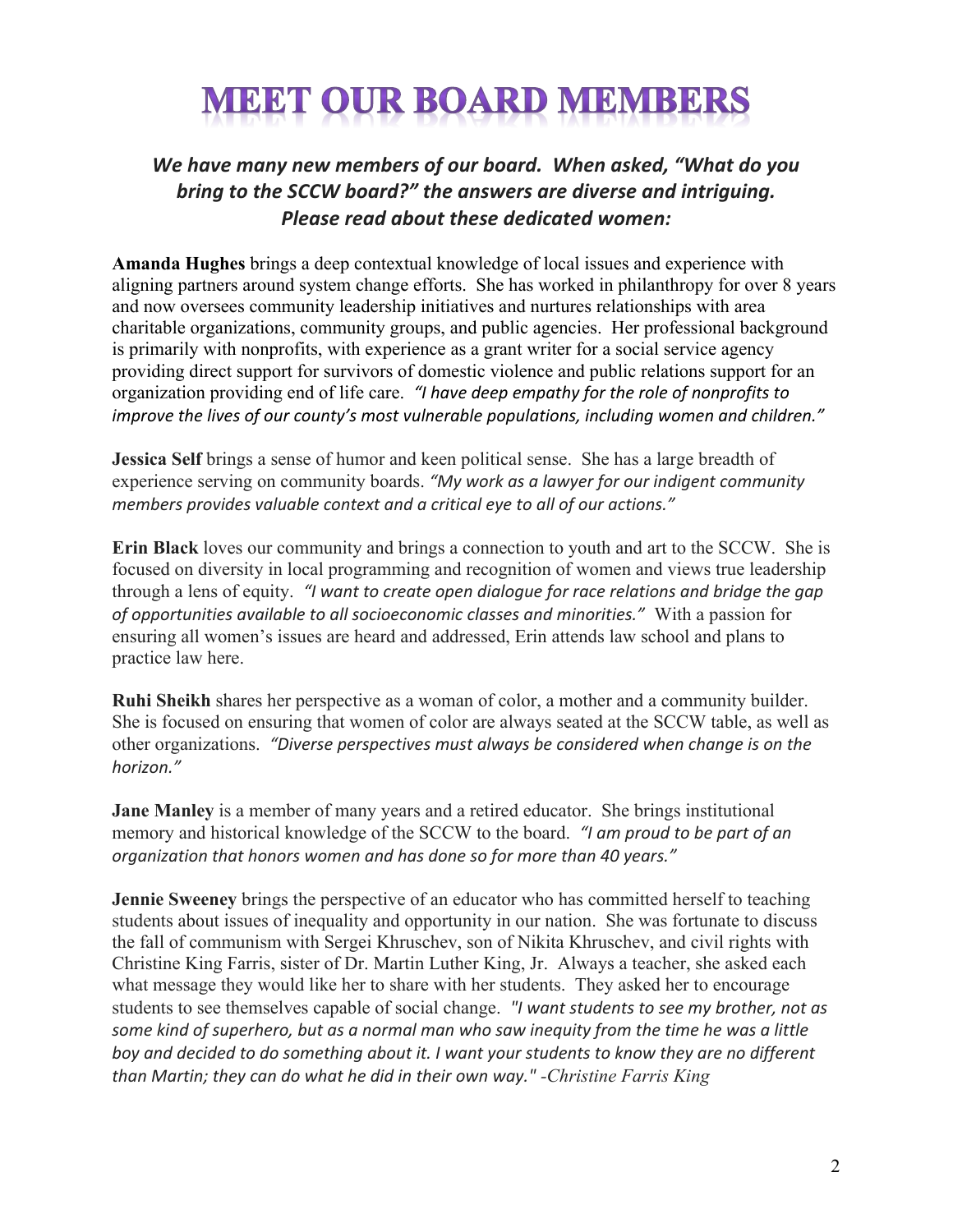**Stella Beratlis** is a librarian, poet, and teacher who has worked in public and academic library settings for the past decade. She brings a commitment to information literacy, civic engagement, and the literary arts as important elements of a vibrant community. As the daughter of an immigrant and a butcher, she recognizes her incredible luck/unearned privilege and therefore has a commitment to active anti-oppression and intersectional feminism. She wants to connect MJC, where she works, to organizations and nonprofits in the community. *"I love doing website things* and social media marketing for nonprofits. Nothing gives me greater pleasure than to engage *my network to facilitate the ioining of forces that leads to good work in our community."* 

**Gillian Wegener** brings a strong volunteer spirit to the board. She knows that through advocacy and hard work, things can get better. Born on a Presidential Election day many years ago, she really likes voting and can't wait until November. *"If you think something isn't working, you should work to make it better."*

**Jenny Tang** has experience in strategic development, community organizing, and general business - marketing, partnerships, data analysis, web design, and a creative eye for events and spaces. "I also bring a bit of an international and urban perspective, having worked and lived in *Beijing and San Francisco for several years."*

**Theresa Spezzano** has done extensive public health research, focusing on agriculture and maternal/child health. Her passion is promoting women in our community. *"My favorite part about working at UC Merced is mentoring young women entering Public Health. I have the opportunity to link many of them to positions and internships in Stanislaus* County, including HSA, King-Kennedy Center, Opportunity Stanislaus, and Modesto City Schools. These women will soon be the leaders in our community."

**Karina Jauregui** has a passion for creative outlets and is dedicated to helping youth in our community. She brings to the SCCW a desire to pursue environmental and social justice practices and an awareness of the various cultures in our county. "Find joy in the little things."

**Nancy Fisher** has the perspective of a woman who came of age in the 1960s. She saw the gains in women's rights, gay rights and civil rights that people fought hard for and how easily they can be lost, especially when there is complacency at election time. She also brings the perspective of a wife, mother, grandmother and a public health nurse who spent a career focused on maternal and child health and services for people with HIV/AIDS. *"I know better than to take gains for granted or to assume progress will continue without our participation in the process."* 

**Yashlee Nazi** brings compassion, humility, empathy, life experience, and hopefulness, thinking of what is needed by the most vulnerable in our community. *"I am inspired by the work women in* our county have put in for generations and I hope that this group continues to make positive *and progressive change."* Outside of the SCCW, she works as a nurse, privileged to care for all kinds of people - taking this to heart, especially at such a critical time. She believes in the power of change and that we have the responsibility to think of others always. *"I encourage everyone to* get informed about the upcoming election and to please vote—our world depends on it."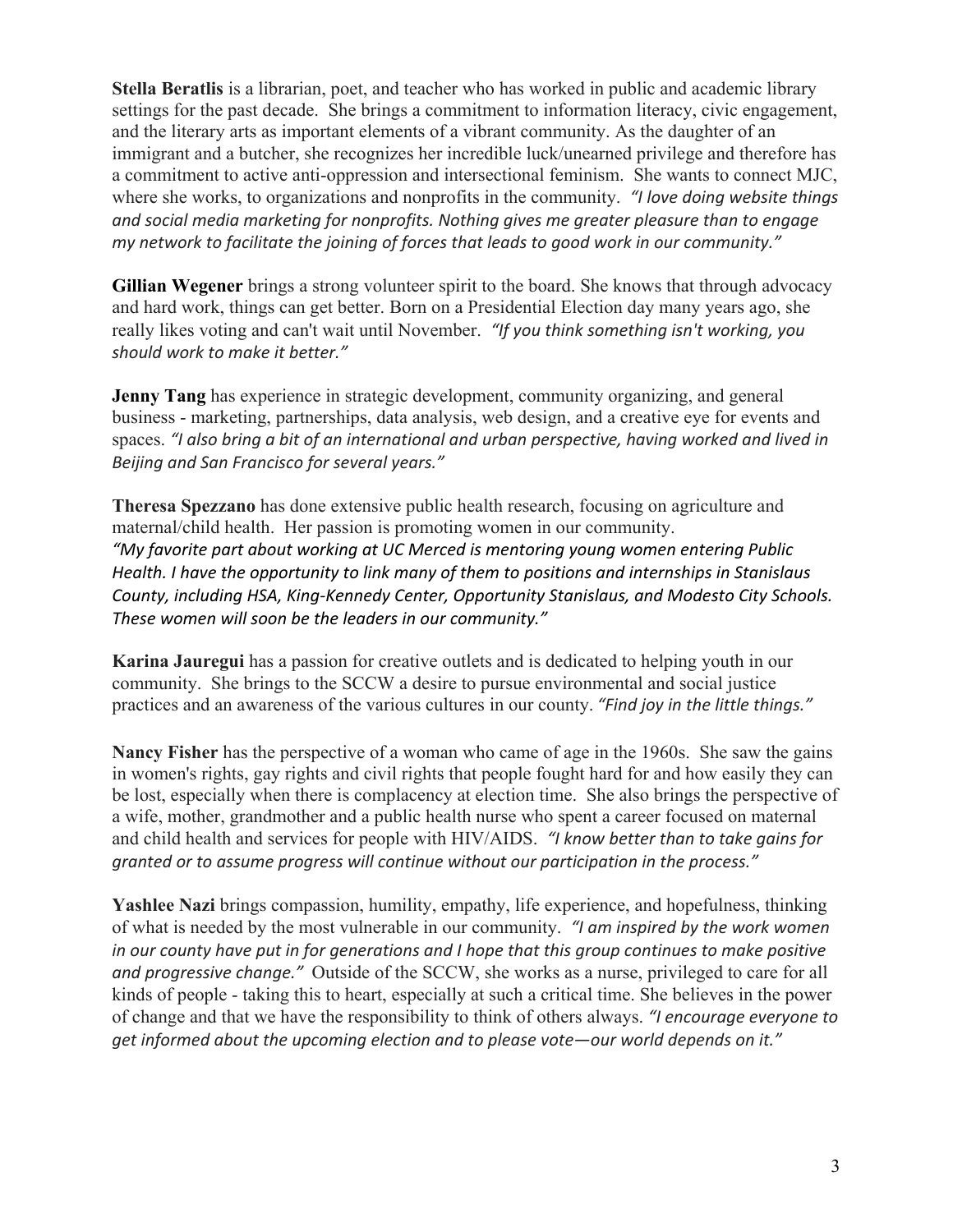# **HO'S RUNNING FOR OFFICE? WOMEN ARE!**

As part of our Mission, the SCCW is "committed to supporting a coordinated effort by concerned groups and individuals in Stanislaus County to more develop fully the potential of all women." This includes informing our community when women step up to leadership positions. The names below are the recordbreaking number of women who are stepping up in exactly that way this election season. While the SCCW does not endorse candidates, we wanted you to know about them. Contact them directly if you are interested in their campaigns. Note the four candidates who were named Outstanding Women by the SCCW: Lindsey Bird, Mary Ann Sanders, Kimberly Gerber Spina, and Sue Zwahlen.

| <b>OFFICE</b>                         | NAME                       |  |
|---------------------------------------|----------------------------|--|
|                                       |                            |  |
| <b>STATE</b>                          |                            |  |
| Calif. State Senate, District 5       | Susan Talamantes Eggman    |  |
|                                       |                            |  |
| <b>CITIES</b>                         |                            |  |
| <b>Ceres City Council, District 3</b> | Brandy D. Meyer            |  |
| <b>Ceres Treasurer</b>                | Kayla Martinez             |  |
| <b>Ceres Treasurer</b>                | Sopheap Dong-Carreon       |  |
| Modesto Mayor                         | Kristi Ah You              |  |
| Modesto Mayor                         | Sue Zwahlen*               |  |
| Modesto Mayor                         | <b>Erin Sommer Tenorio</b> |  |
| Modesto City Council, District 1      | Rosa Escutia-Braaton       |  |
| Modesto City Council, District 1      | Jennifer Hidalgo           |  |
| Modesto City Council, District 3      | Janice Keating             |  |
| Modesto City Council, District 6      | Jessica Gonzalez           |  |
| Newman Treasurer                      | Mary M. Moore              |  |
| <b>Oakdale City Council</b>           | Cecilia A. Suarez          |  |
| <b>Oakdale City Council</b>           | Ericka Chiara              |  |
| Oakdale Treasurer                     | Maria L. Wilson            |  |
| Patterson City Council, District C    | <b>Shivaugn Alves</b>      |  |
| Patterson City Council, District C    | Shawun Ruth Anderson       |  |
| Riverbank City Council, District 2    | Rachel Hernandez           |  |
| Riverbank City Council, District 2    | <b>Cindy Fosi</b>          |  |
| Turlock City Council, District 2      | Rebecka Monez              |  |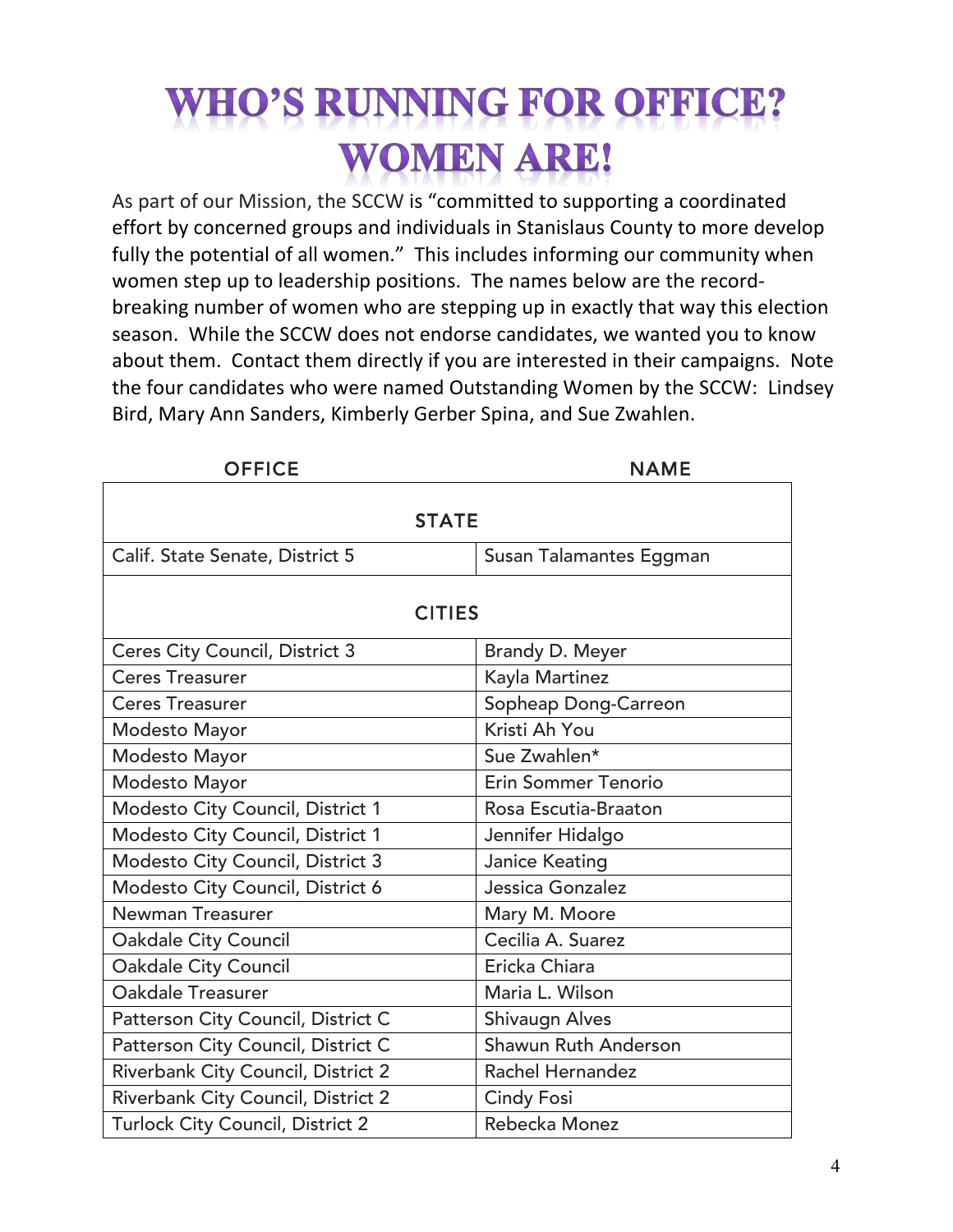| Turlock City Council, District 4 | Pam Franco    |
|----------------------------------|---------------|
| Turlock Treasurer                | Diana Lewis   |
| <b>Waterford City Council</b>    | Jill Kitchens |

| <b>EDUCATION</b>                        |                        |  |
|-----------------------------------------|------------------------|--|
| Empire Union School District, Area 2    | Carole Dovichi         |  |
| Newman-Crows Landing Unified, Area 1    | Janice Conforti        |  |
| Salida Union School District, Area 3    | Maria Elena Magaña     |  |
| Salida Union School District, Area 2    | <b>Susan Elliott</b>   |  |
| Salida Union School District, Area 2    | Lidia Banda            |  |
| Stanislaus County Board of Ed, Area 3   | Kimberly Gerber Spina* |  |
| Stanislaus County Board of Ed, Area 3   | <b>Tracie Anderson</b> |  |
| Stanislaus County Board of Ed, Area 4   | Mary Ann Sanders*      |  |
| Turlock Unified School District, Area 1 | Miranda Chalabi        |  |
| Turlock Unified School District, Area 1 | Jaimee Leigh Ellison   |  |
| Yosemite Comm College District, Area 3  | <b>Sharokina Shams</b> |  |
| Yosemite Comm College District, Area 5  | Rosalio Rubio          |  |
| Yosemite Comm College District, Area 6  | Leslie Beggs           |  |
| Yosemite Comm College District, Area 6  | Lindsey Bird*          |  |
| Yosemite Comm College District, Area 7  | Sarah Ford             |  |

# COMMUNITY SERVICES

| <b>Monterey Park Tract</b> | Susan L. Stransky  |
|----------------------------|--------------------|
| <b>Monterey Park Tract</b> | Jerry Ann Gradford |

## IRRIGATION DISTRICTS

| <b>Suzy Powell-Roos</b>   |  |  |
|---------------------------|--|--|
| Linda Santos              |  |  |
| <b>HOSPITAL DISTRICTS</b> |  |  |
|                           |  |  |

Del Puerto Health Care District | Anne Ielmini Stokman

\* Named as an Outstanding Woman by the SCCW.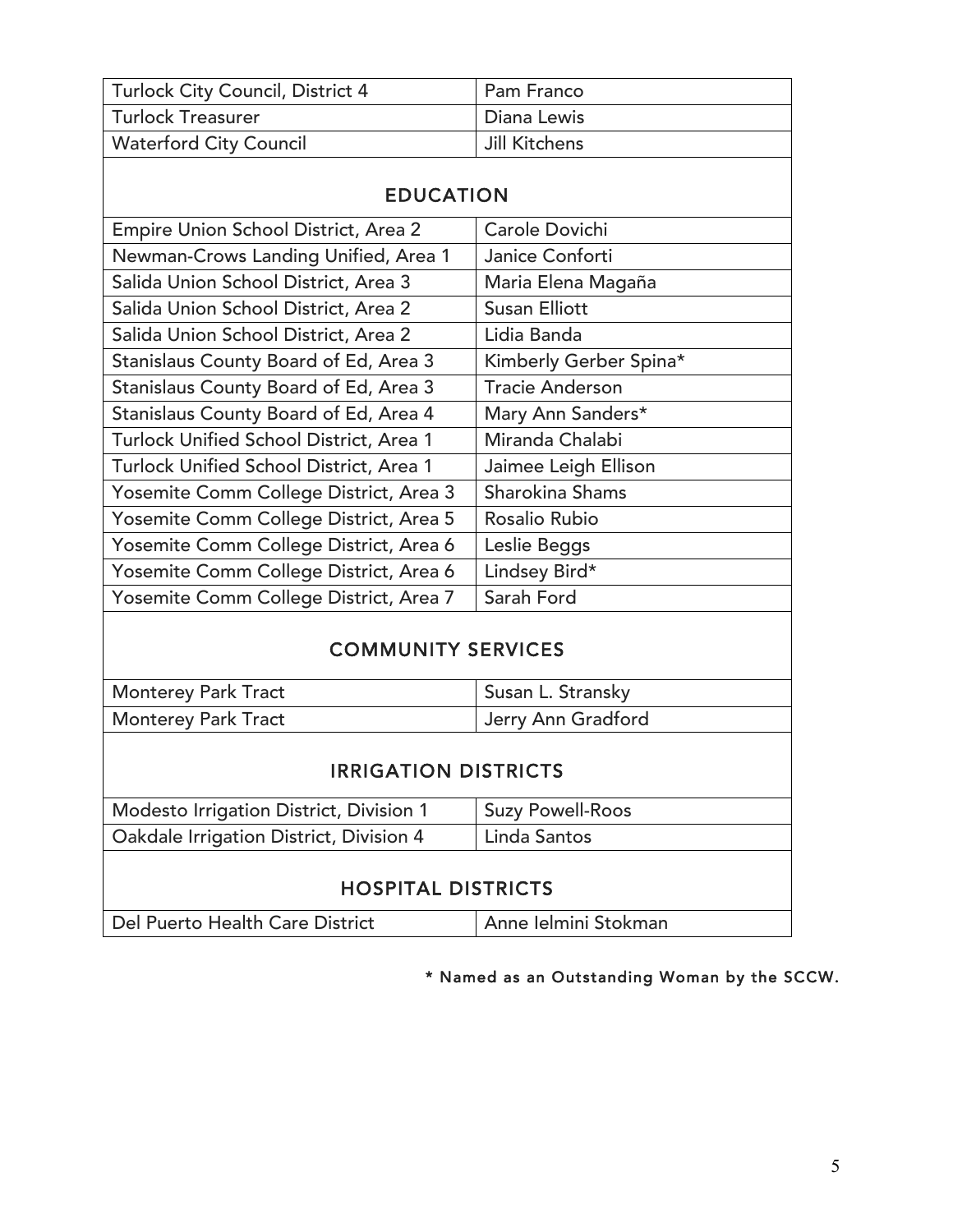#### *President's Message, continued:*

outstanding women do in our community and raise awareness of issues and causes that concern women.

This year, our priorities will be to:

- **Collaborate** We will initiate and deepen collaborations with other organizations and groups that work to support women and children in Stanislaus County.
- **Connect** We will create fun and joyful opportunities for women to connect and socialize in the virtual space as a way to build community and provide emotional support.
- **Communicate** We will utilize our newsletter and social media presence to elevate the voices of women most affected by the myriad crises at hand.

As the incoming president of SCCW, I am honored to follow in the footsteps of the incredible women who have led and served the Commission before me. Thank you to my fellow board members who volunteer their time and creative energy to support women's advocacy efforts, and welcome to the new board members that joined in 2020, including Stella Beratlis, Erin Black, Karina Juaregui, and Jenny Tang. We're grateful for the unique perspectives that each of these women brings to the Commission and the innovations that will emerge from their participation.

Finally, voting has never been more important than it is this November. Please send in your mail-in ballot early and encourage your friends and family to do the same. In an election year that can turn the tide of our democracy one way or another, every vote counts.

Sincerely, *Amanda Hughes, SCCW President*